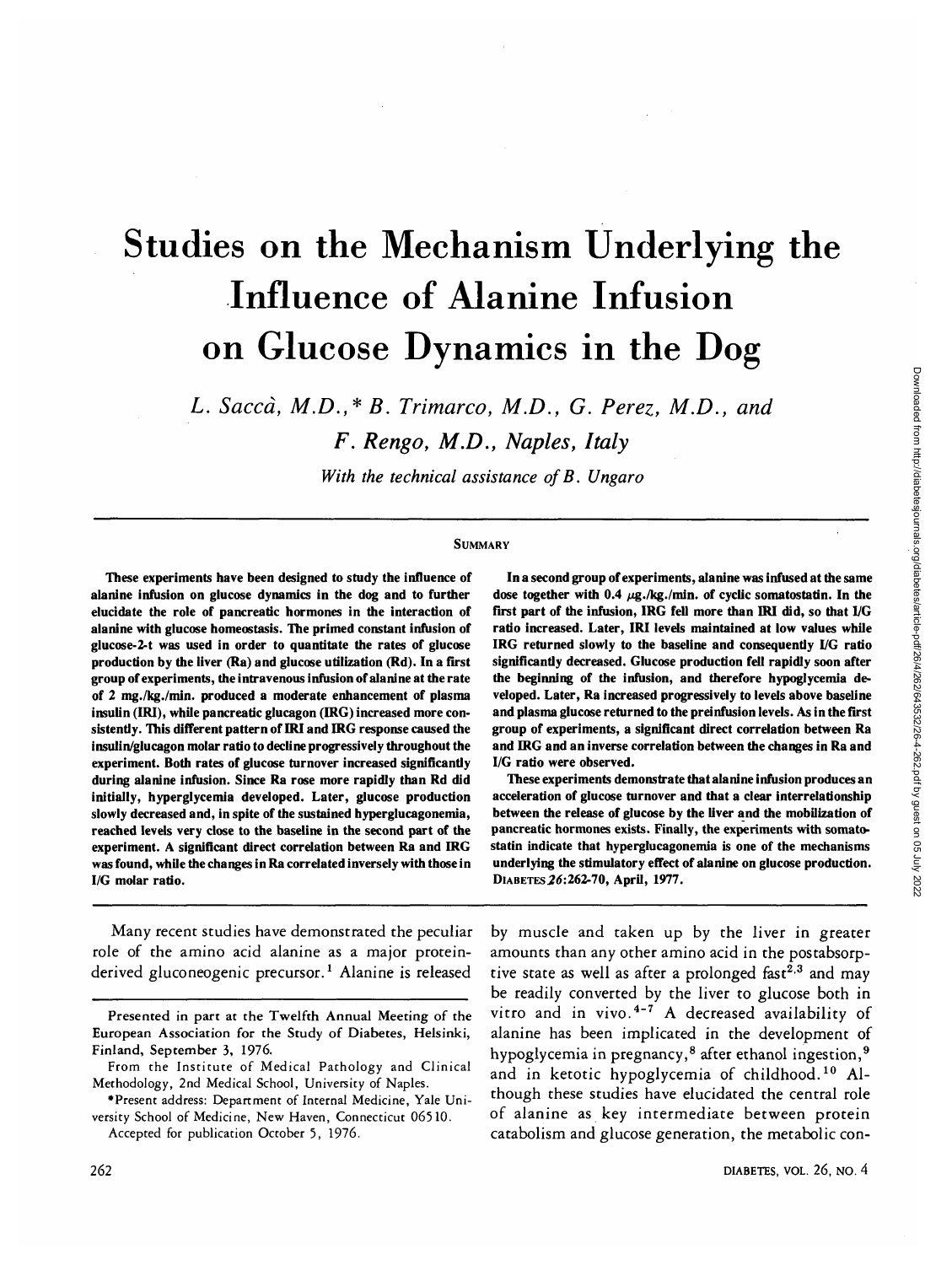sequences of the infusion of exogenous alanine have not been completely investigated. While it is well documented that alanine administration stimulates the release of insulin and glucagon,<sup>11-14</sup> not unequivocal results have been presented as to the glycemic response to this amino acid, and no attempt as yet has been made to quantitate this response in kinetic terms. Some authors, in fact, have reported a hyperglycemic effect of alanine,<sup>8.11.12</sup> whereas others have not observed any appreciable modification of glycemia, and even a decrease of plasma glucose has been reported in certain experiments.<sup>13-15</sup> The different pattern of glycemic response to alanine can be theoretically ascribed to the different responsiveness of pancreatic alpha and beta cells in the various experimental situations. On the other hand, it must be stressed that the maintenance of normoglycemia or the occurrence of minor changes in plasma glucose after alanine administration does not necessarily exclude the possibility of relevant modifications in glucose turnover, especially if one takes into account that the release of both insulin and glucagon is activated by alanine. In this regard, it was found that insulin and glucagon, when concurrently infused into depancreatized dogs in titrated amounts, do not neutralize each other but rather act synergistically to increase glucose turnover with minimal changes in plasma glucose concentration.<sup>1617</sup>

With these considerations in mind, we have undertaken the present work in order to (1) obtain quantitative information on the effects of intravenous infusion of alanine on the rates of glucose production and utilization in the normal dog, (2) correlate the changes in glucose production by the liver with those of plasma glucagon and insulin/glucagon molar ratio in an attempt to get more insight into the mechanism of alanine interaction with glucose turnover, and (3) establish whether the mobilization of pancreatic hormones is entirely responsible for the changes in glucose dynamics induced by alanine. In order to answer this last question, alanine was infused in dogs that were receiving somatostatin, which acted to inhibit the release of both pancreatic hormones in response to alanine stimulus.

# MATERIALS AND METHODS

*Experimental procedures.* The experiments were carried out on 16 mongrel dogs of both sexes weighing 10-20 kg. After overnight fasting, the animals were anesthetized with an intravenous injection of sodium

pentobarbital (30 mg./kg.). During the study, additional doses of 10 mg./kg. were given as required. Body temperature was periodically checked with a rectal thermometer and kept constant by a heating pad. The glucose turnover was estimated by the primed constant-infusion technique. At the beginning of each experiment ( $t=0$ ), a priming dose of glucose-2-<sup>3</sup>H was administered through a catheter placed in the inferior vena cava via the saphenous vein, followed by the constant infusion, which was continued throughout the experimental period. The ratio of the priming dose to the constant infusion was approximately 80:1. For the determination of glucose-specific activity, arterial blood samples were collected every 10 minutes from  $t = 60$  to  $t = 180$  through a second catheter inserted in the abdominal aorta via the circumflex femoral artery. The data obtained from  $t = 60$  to  $t = 90$ were used for the calculation of the baseline values of the rates of glucose turnover. At  $t = 90$ , in a first group of experiments including nine dogs, alanine was administered by intravenous constant infusion at the rate of 2 mg./kg./min. for 60 minutes. L-alanine (Serva Feinbiochemica, Heidelberg) was dissolved in distilled water, and the solution was buffered to pH 7.4 with NaOH. In a second group of experiments, seven dogs received the same dose of alanine for 60 minutes together with  $0.4 \mu g$ ./kg./min. of cyclic somatostatin (Bachem, Inc., Marina Del Rey, Calif.).

*Analytic procedures.* In order to determine the specific activity of glucose, plasma samples were deproteinized with Ba(OH)2-ZnSO4. An aliquot of the supernatant was used for glucose assay by the oxidase method (Boehringer, Mannheim). Another aliquot method (Dochinger, manificant, mother and do tritiants was the only form in which the only form in which the only form in which the only form in which the only form in which the only form in the contribution of the contribution of the contribution of the contribution tritiated water. This is the only form in which tritium<br>is irreversibly lost from position 2 in the isomerization  $\frac{1}{2}$  is increasibly fost from position  $\frac{1}{2}$  in the isometrization of the nexose-o-phosphate detectable amounts.<sup>18,19</sup> The dry residue was dissolved with 1 million with the with 10 million mixed with 10 minutes with 10 minutes with 10 minutes with 10 minutes with 10 minutes with 10 minutes with 10 minutes with 10 minutes with 10 minutes with 10 minutes with 10 m  $\frac{1}{2}$  multipliers and their integrated with  $\frac{1}{2}$ ml. of Aquasol (New England Nuclear). Radioactivity assay was done with a Nuclear-Chicago Liquid Scintillation Spectrometer, and the specific activity of glucose was expressed as  $nCi$ ./mg. Radioimmunoassay of insulin was performed by the double-antibody procedure, with dog insulin used as standard.<sup>20</sup> For the determination of plasma glucagon concentration, blood samples were collected into chilled tubes containing  $1.2$  mg. of EDTA and 500 U. of Trasylol per milliliter of blood. Pancreatic glucagon was determined by radioimmunoassay<sup>21</sup> using antiserum<br>30K (Diabetes Research Fund, Dallas), glucagon-<sup>125</sup>I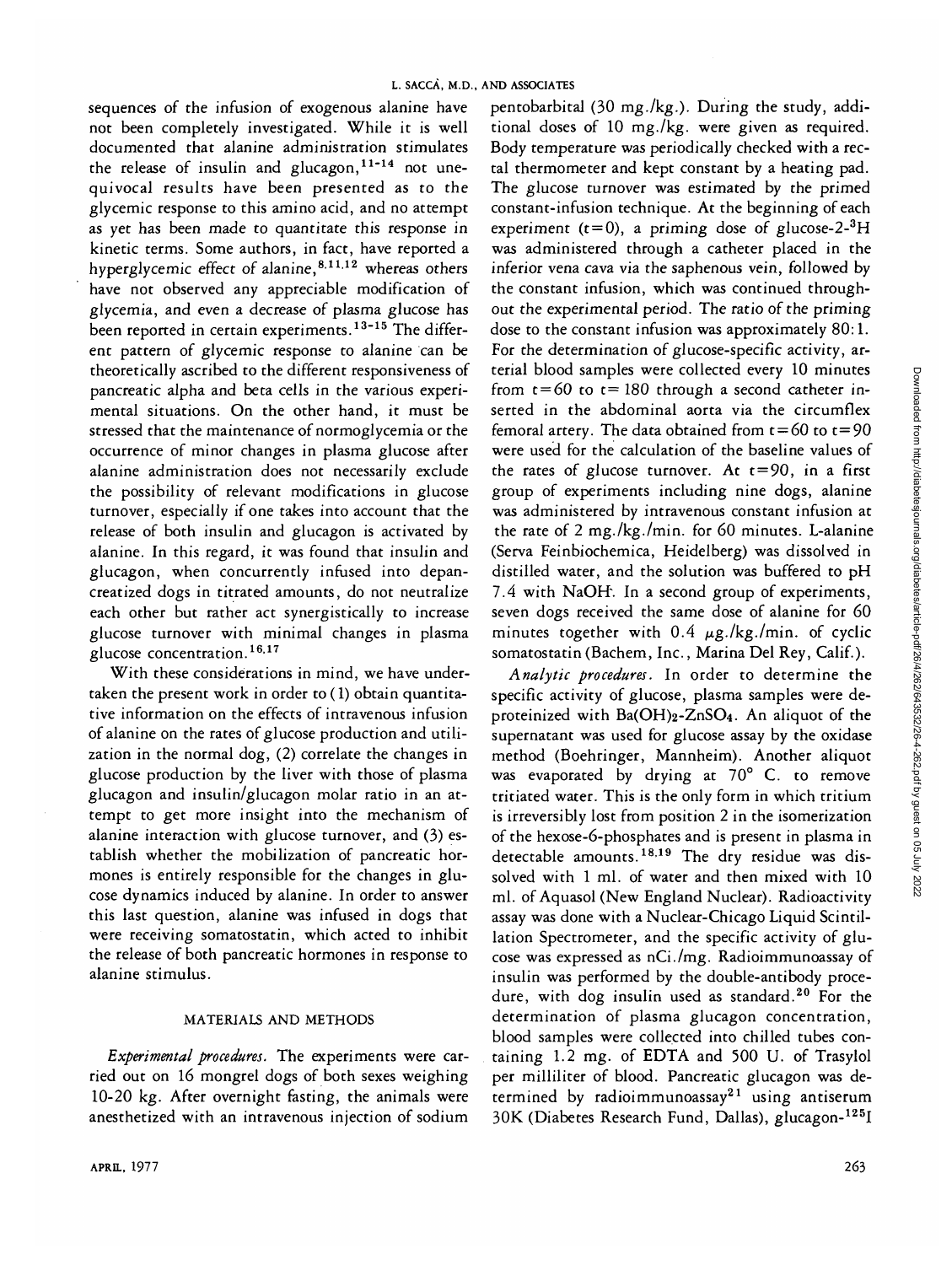(Nuclear Medical Laboratories, Inc., Dallas), and pork glucagon standard (Novo Research Institute). Finally, plasma alanine levels were determined by an enzymatic method<sup>22</sup> using alanine dehydrogenase (Boehringer).

*Calculations.* In the basal state when a dynamic equilibrium prevailed ( $t=60$  to 90 minutes), the glucose turnover rate (mg./kg./min.) was calculated by the isotopic dilution equation:  $Rt = Ra = Rd = F/SA$ , where  $Rt$ =the rate of glucose turnover,  $Ra$ =the rate of endogenous glucose production, Rd=the rate of over-all glucose utilization,  $F$ =the rate of infusion of the tracer (nCi./kg./min.), and  $SA$  = the specific activity of plasma glucose at equilibrium (nCi./mg.). Since in the postabsorptive state the liver is essentially the only source of glucose, Ra can be assumed as the rate of hepatic glucose production. In nonsteady states, Ra and Rd were calculated by Steele's equations<sup>23</sup> in their derivative form, which permit the evaluation of the continuous changes in the rates:

$$
Ra_{t} = \frac{F - p V g_{t} dSA/dt}{SA_{t}}; Rd_{t} = Ra_{t} - p V dg/dt
$$

where g is the plasma glucose concentration (mg./ml.), V represents the glucose distribution volume, and p is the pool fraction, which was assumed to be 0.65 according to Cowan and Hetenyi.<sup>24</sup> The values of gt, SAt, dg/dt, and dSA/dt were calculated from their respective polynomials fitted by the method of least squares. In any case, a fourth- or a fifth-degree polynominal was able to describe satisfactorily the course of glucose and specific activity. The assay of glucose turnover by the primed constant-infusion and the pool-fraction technique has been recently validated for both steady and nonsteady states.<sup>25</sup> All calculations were performed with a program written in BASIC using a WANG 2200 system. The results are presented as mean  $\pm$  S.E., and the statistical significance of the difference among two means was estimated by the Student t-test.

### RESULTS

The modifications of plasma insulin and glucagon concentrations induced by alanine infusion are depicted in figure 1. A moderate but significant increase in plasma levels of insulin were observed. IRI rose from the mean basal level of  $16 \pm 1.5 \mu U$ ./ml. to the maximum value of 22  $\pm$  3  $\mu$ U./ml. after 40 minutes from the start of the infusion and then very slowly



**FIG. 1. Effect of the intravenous infusion of alanine at the rate of 2 mg./kg./min. on plasma concentrations of insulin (IRI) and glucagon (IRG) and on insulin:glucagon molar ratio in nine normal dogs. One or two asterisks indicate p<** 0.05 and p< 0.01, respectively. P values refer to the sig**nificance of the changes from the basal state (paired /-test).**

declined toward the preinfusion levels. IRG increased more consistently than IRI did and at the end of the infusion reached the maximum value of  $250 \pm 32$ pg./ml., representing a 77 per cent increase above the baseline (141  $\pm$  18 pg./ml.). Interestingly, a sustained and significant hyperglucagonemia was present also in the postinfusion period. The different pattern of IRI and IRG response to alanine accounts for the progressive and statistically significant decline of I/G molar ratio, which persisted throughout the experimental period.

The changes in plasma glucose and in the rates of glucose production and utilization are illustrated in figure 2. Plasma glucose increased significantly after alanine and stabilized at a plateau in the second half of the infusion at a level of about 134 mg./lOO ml., which represents a 19 per cent increase above the basal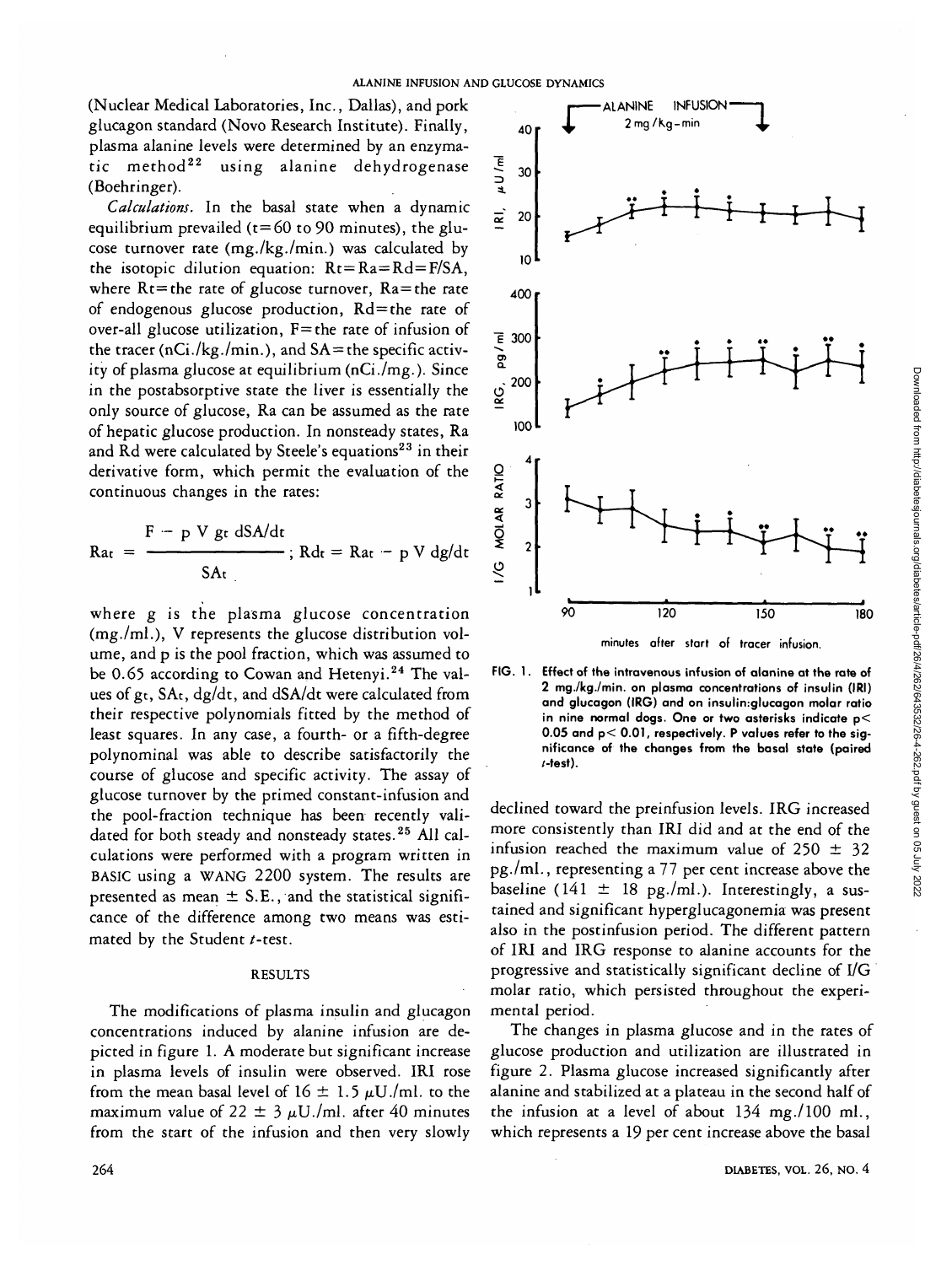

**FIG. 2. Effect of the intravenous infusion of alanine at the rate of 2 mg./kg./min. on plasma glucose levels and on the rates of hepatic glucose production and over-all uptake by tissues in nine normal dogs. One or two asterisks indicate p < 0.05 and p < 0.01, respectively. P values refer to the significance of the changes from the basal state (paired /-test).**

value of  $114 \pm 3$  mg./100 ml. Hyperglycemia was supported by a rapid increase in glucose production, which exceeded that of glucose uptake in the initial part of the infusion. Later, Ra showed a progressive decline and returned to values very close to the baseline at the end of the experiment, when hyperglucagonemia was still present. The enhancement of Rd in these experiments was less pronounced than that of Ra, and the maximum increase was observed at the end of alanine infusion.

In figure 3A the values of Ra are plotted against the plasma levels of pancreatic glucagon. A significant direct correlation between these two parameters was found. In order to establish whether a relation existed also between Ra and I/G molar ratio, the absolute differences of Ra from the baseline were plotted against similar differences in I/G ratio. In figure 3B the existence of a significant inverse correlation between the changes in Ra and I/G ratio is demonstrated.

The modifications of plasma insulin and glucagon following the combined infusion of alanine and somatostatin are presented in figure 4. IRI levels promptly fell after the start of the infusion and then stabilized at a plateau, which persisted throughout the infusion period. The pattern of glucagon changes was somewhat different from that of IRI. In fact, IRG fell more consistently in the initial phase, and this caused the I/G molar ratio to increase (the lack of statistical significance may depend on the very large variability). Later, IRG returned progressively to the basal levels—without, however, exceeding them, and therefore I/G ratio fell significantly. Soon after the discontinuation of the infusion, an immediate increase of all the parameters was recorded.

The modifications of plasma glucose and glucose dynamics during the infusion of alanine plus somatostatin are illustrated in figure 5. Plasma glucose levels fell immediately after the beginning of the infusion, reaching the nadir of  $87 \pm 4$  mg./100 ml. at 20

### **FIGURE 3**

**(A) Relation between hepatic glucose production and plasma glucagon concentration during alanine infusion in nine normal dogs. (B) Relation between the changes in hepatic glucose production and in insulin:glucagon molar ratio during alanine infusion.**

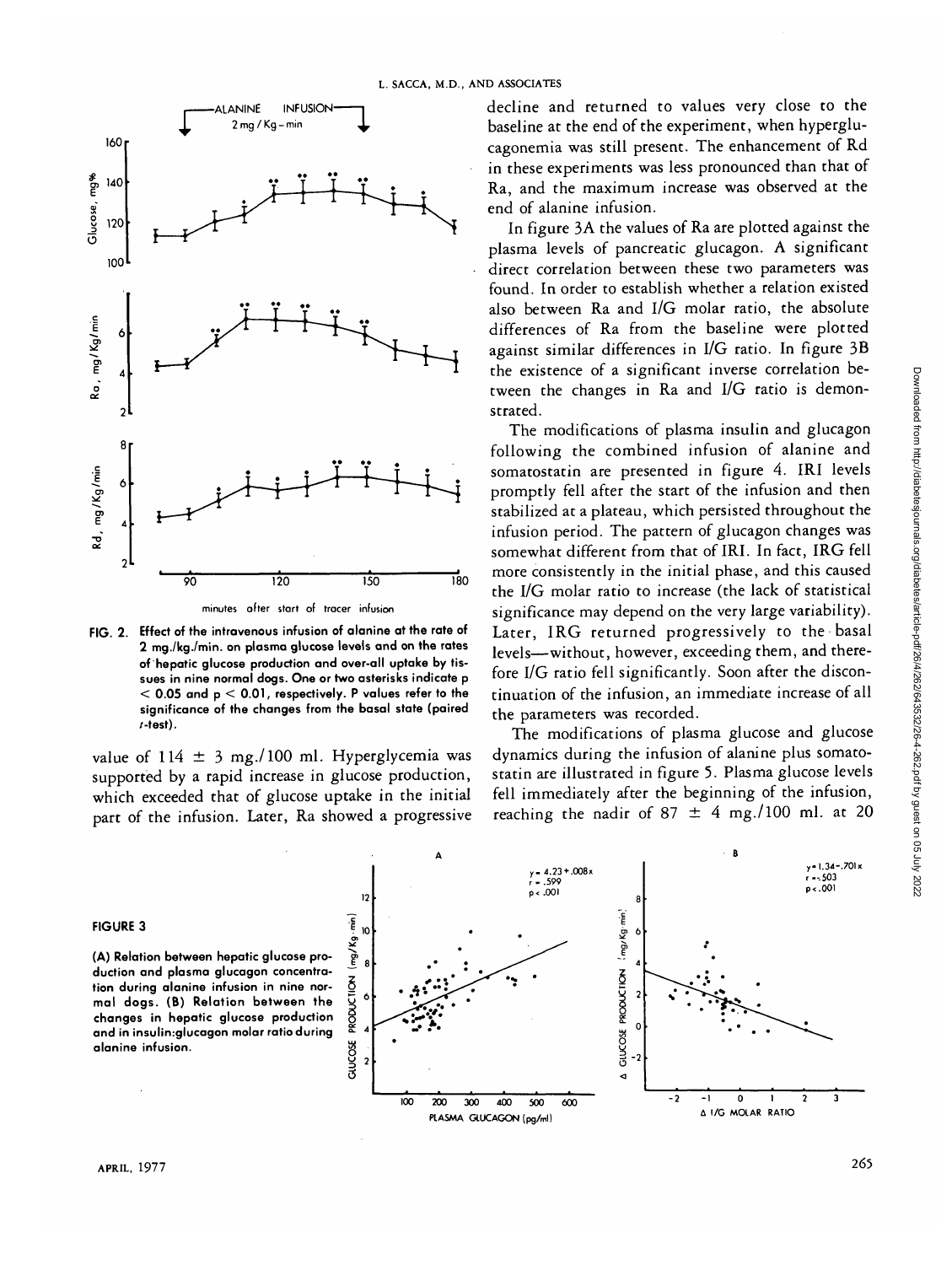

**FIG. 4. Effect of the combined infusion of alanine and somato**statin  $(2 \text{ mg./kg./min.} + 0.4 \mu g./kg./min.)$  on plasma con**centrations of insulin (IRI) and glucagon (IRG) and on insulin:glucagon molar ratio in seven normal dogs. One or two asterisks indicate p < 0.05 and p < 0.01, respectively. P values refer to the significance of the changes from the basal state (paired /-test).**

minutes, which represents a 19 per cent decrease from the basal level of 109  $\pm$  2 mg./100 ml. However, in the second part of the experiment, glucose levels slowly recovered and at the end of the infusion were not statistically differentiated from the baseline. The changes in Ra were grossly parallel to those in glycemia, except in the late phase of the infusion, when Ra recovered more consistently and exceeded significantly the base values. Rd displayed opposite modifications to those of Ra. However, the deviations from the baseline were quite small and never reached a statistical significance. The discontinuation of the infusion resulted in a prompt and significant enhancement of glycemia and both rates of glucose turnover. As in the experiments in which only alanine was administered, a significant direct correlation was found between Ra and IRG (figure 6A), while the changes in Ra correlated inversely with those in I/G ratio (figure 6B).

The changes in plasma alanine concentration are illustrated in figure 7. In the first group of experiments, the infusion of alanine increased the endogenous levels of this amino acid from a mean basal value of 358  $\pm$  54  $\mu$ moles per liter to 1,084  $\pm$  161  $\mu$ moles per liter at 60 minutes. In the dogs infused with alanine plus somatostatin, plasma alanine concentration rose more markedly, reaching the level of 1,879  $\pm$  388  $\mu$ moles per liter at the end of the infusion period.

## DISCUSSION

It is well known that protein ingestion or infusion of certain amino acids stimulates the function of endocrine pancreas. In this regard, the most extensively



**FIG. 5. Effect of the combined infusion of alanine and somatostatin (2 mg./kg./min. + 0.4 /xg./kg.-min.) on plasma glucose levels and on the rates of hepatic glucose production and over-all uptake by tissues in seven normal dogs. One or two asterisks indicate p < 0.05 and p < 0.01, respectively. P values refer to the significance of the changes from the basal state (paired /-test).**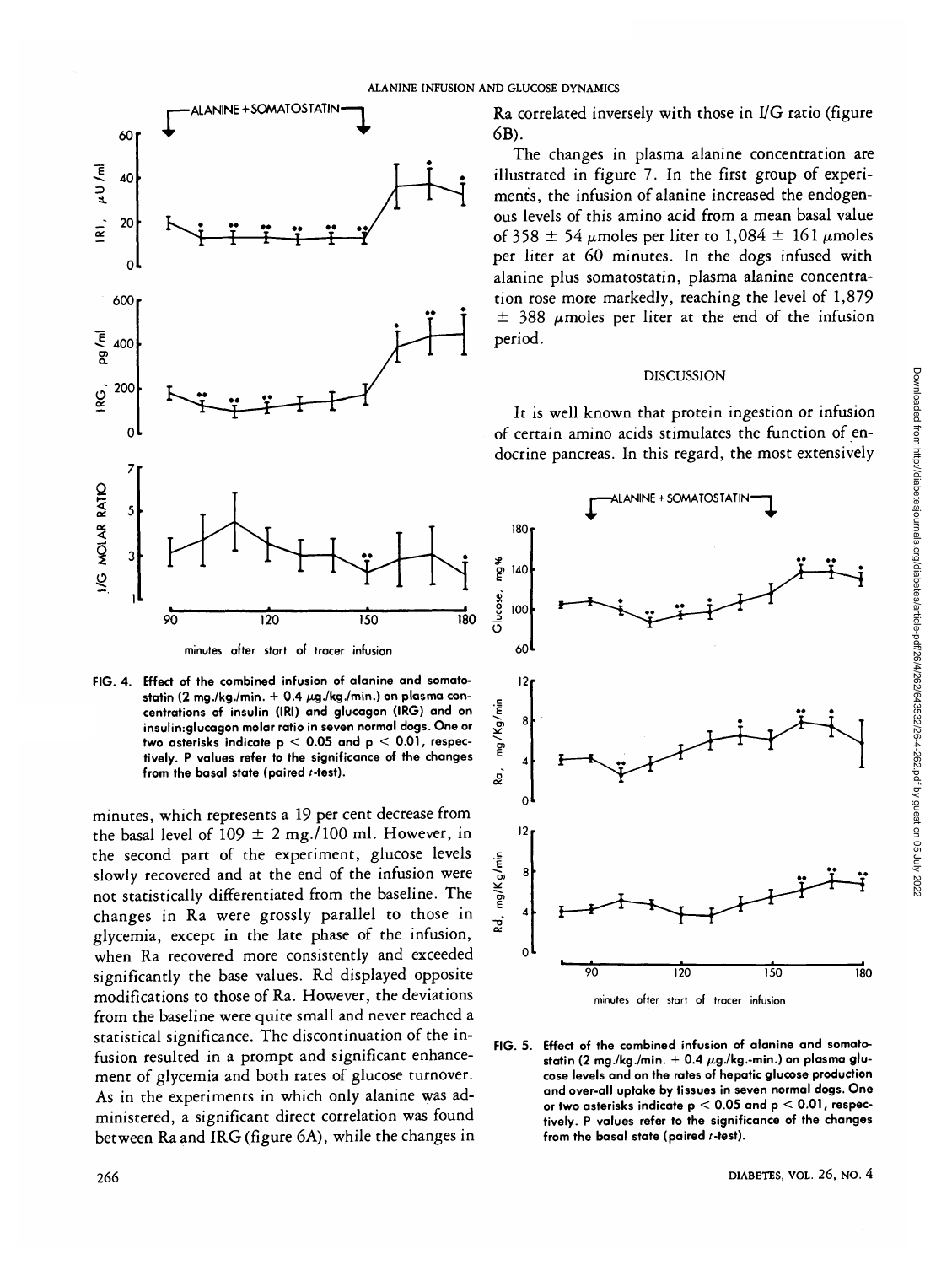

#### **FIGURE 6**

**(A) Relation between hepatic glucose production and plasma glucagon levels during the combined infusion of alanine and somatostatiri in seven normal dogs. (B) Relation between the changes in hepatic glucose production and in insulin: glucagon molar ratio during the combined infusion of alanine and somatostatin.**

studied amino acid is arginine, whose administration often is associated with the maintenance of normoglycemia or exerts only a minor hyperglycemic effect<sup>26-30</sup> in spite of its demonstrated effectiveness as insulin- and glucagon-releasing agent.<sup>26-33</sup> In recent tracer studies, Cherrington et al. have demonstrated that the maintenance of normoglycemia during arginine infusion is due to the synchronous increase in the rates of glucose production and utilization and that the mobilization of pancreatic hormones is solely responsible for the increase in glucose turnover.<sup>33,34</sup> Regarding alanine, although the peculiar role of this amino acid in many physiologic and pathophysiologic conditions has been clarified by many recent investigations, the metabolic effects of exogenously administered alanine are not yet completely elucidated. The ability of alanine to stimulate glucagon and to a lesser extent insulin release has been demonstrated,<sup>11-14</sup> and the results of the present study confirm this finding. Furthermore, it has been reported that alanine infusion moderately raises the levels of plasma glucose<sup>8,11,12</sup> and that alanine administration to children with ketotic hypoglycemia or to therapeutically starved obese subjects causes reversal of hypoglycemia.<sup>1013</sup> However, it must also be recalled that alanine is incapable of consistently increasing plasma glucose levels in the postabsorptive state and in obese subjects.  $12-15$  Inasmuch as in these conditions glucagon response to alanine is reduced while that of insulin is enhanced.<sup>12,35</sup> it may be inferred that the different responsiveness of alpha and beta cells plays a primary role in conditioning the type of glycemic response to alanine. In our experiments, alanine infusion constantly exerted a hyperglycemic effect, supported by the increase of hepatic glucose release,

which exceeded that of glucose utilization. Of particular interest is the existence of a direct correlation between the absolute values of plasma glucagon and Ra. Insulin response to alanine, although present in all the experiments and statistically significant, was quite weak. This minor responsiveness of pancreatic beta cells in comparison to alpha cells accounts for the progressive reduction of I/G molar ratio —which, in turn, is responsible for the enhancement of hepatic glucose release and, consequently, of plasma glucose. Also supporting this view is the existence of a signifi-

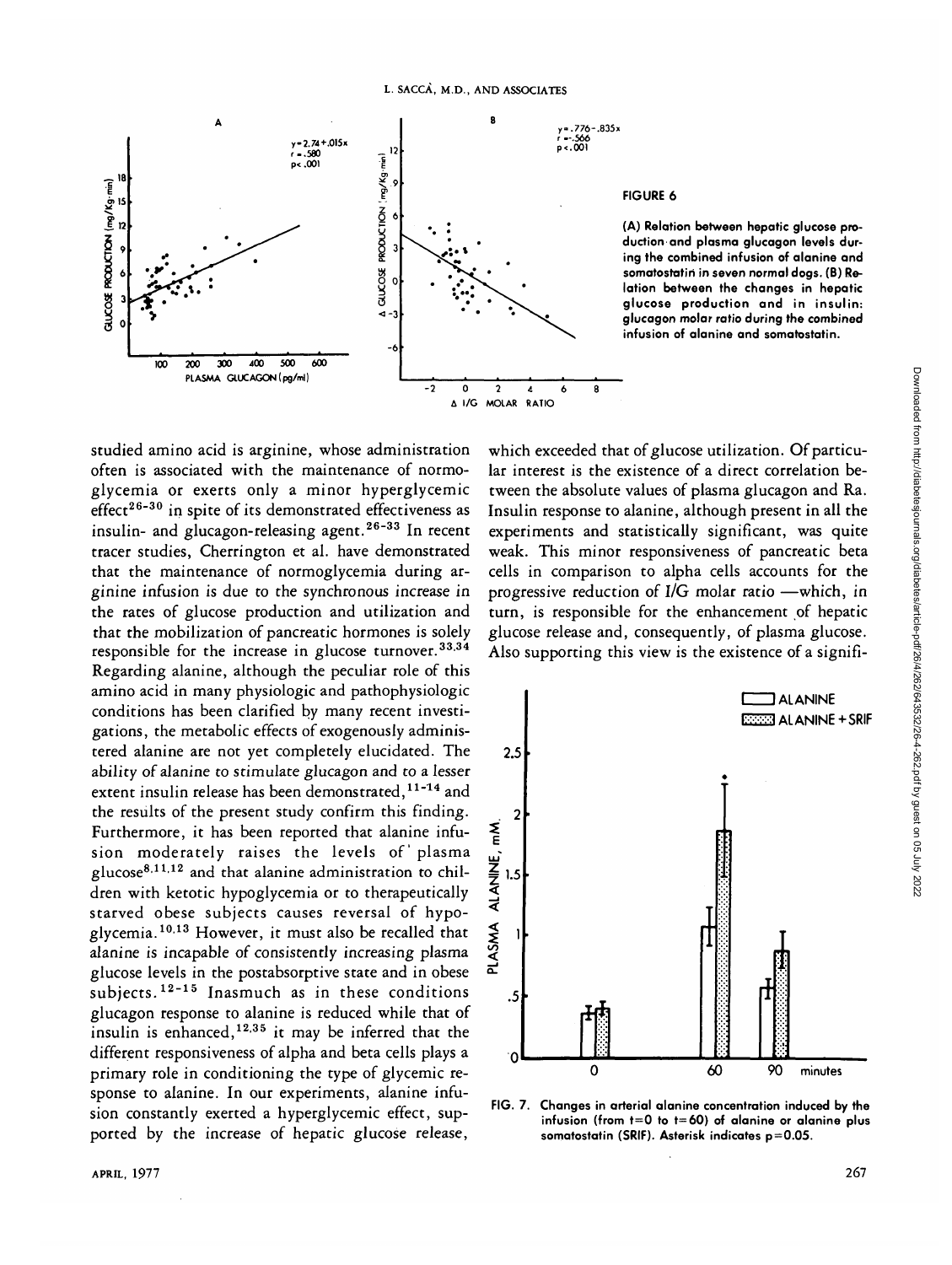cant inverse correlation between the changes in Ra and I/G ratio. These results suggest that the activation of the hepatic production of glucose during alanine infusion, in the presence of a concomitant release of both pancreatic hormones, is dependent on the particular pattern of insulin and glucagon response. In this regard, it is pertinent to recall that Genuth observed a hyperglycemic effect of alanine in insulin-dependent diabetic patients who are characterized by increased basal glucagon levels<sup>12,36</sup> and by elevated glucagon response to protein ingestion<sup>25</sup> but not in normal subjects.<sup>15</sup> Moreover, Wise et al. have reported that fasting enhanced glucagon and glycemic responses to alanine and that obesity depressed the intensity of both responses, while opposite changes in plasma insulin occurred.<sup>12</sup> In these experiments, in addition, alanine failed to increase plasma glucagon and glucose in diabetic patients with chronic pancreatitis. The results of our study substantiate these previous observations that the glycemic response to alanine is related to the particular pattern of pancreatic hormonal response and extend this knowledge with quantitative information on glucose dynamics. Of particular interest in our experiments was the observation that glucose production achieved the maximum level at 20 minutes after the start of alanine infusion and then returned slowly to levels very close to the baseline in spite of the sustained hyperglucagonemia. This transient effect of glucagon on glucose production has been observed also in depancreatized dogs,<sup>17</sup> in diabetic patients after protein ingestion,<sup>37</sup> and in normal man.<sup>38</sup> Our results demonstrate that the same phenomenon occurs in normal dogs when endogenous glucagon secretion is activated by alanine. Moreover, they provide evidence that the availability of gluconeogenic substrate is not a causal factor, since glucose production was clearly decreasing at the end of the infusion when the arterial concentration of alanine was three times the basal level.

The experiments with somatostatin have been performed in order to answer the question of whether the activation of pancreatic hormone secretion is the only mechanism responsible for the acceleration of glucose turnover evoked by alanine infusion. In these experiments, we observed a prompt fall in insulin concentration, which persisted throughout the combined infusion of alanine and somatostatin. In contrast to insulin, plasma glucagon decreased initially but later gradually recovered, without, however, exceeding the preinfusion levels. After the discontinuation of the infusion, a prompt rebound of insulin and glucagon was observed, and this phenomenon very likely depends on the different kinetics of the two substances. In fact, elevated levels of alanine persisted also in the postinfusion period at a time when somatostatin, because of its short half-life,<sup>39</sup> presumably had completely disappeared from the blood stream. In this group of experiments, plasma glucose levels did not increase in response to alanine infusion, but rather initially decreased and later recovered slowly, showing, on the whole, a parallel pattern to that of glucagon. The most interesting changes in glucose dynamics were observed in Ra, which displayed opposite modifications to those in I/G molar ratio. In fact, Ra fell immediately after the beginning of the infusion when I/G ratio increased and then recovered gradually, exceeding the basal levels in coincidence with the late diminution of I/G ratio. Also in these experiments a direct correlation between Ra and IRG and an inverse relation between Ra and I/G ratio were found. These results reinforce the concept that alanine's ability to modify glucose production and glycemia is related to the pattern of insulin and glucagon response. However, the possibility that factors other than the mobilization of pancreatic hormones may be also operative in the action of alanine on glucose dynamics cannot be completely excluded. We have, in fact, observed an increase of Ra above the baseline at the end of the combined infusion of alanine and somatostatin, in spite of the fact that plasma glucagon has returned only to the basal level. Two possible explanations for this phenomenon can be put forth: (1) The liver is extremely sensitive to small relative increments of plasma glucagon in the presence of somatostatin and hypoinsulinemia; and (2) alanine can partially increase glucose production by acting as substrate in the absence of absolute hyperglucagonemia, provided insulin levels are reduced.

The modifications of plasma alanine concentrations during the infusion of this amino acid deserve some considerations. In the dogs infused with alanine and somatostatin, plasma levels of alanine increased more markedly than in the experiments with alanine alone. Since somatostatin completely abolished glucagon's response to alanine, this result indirectly confirms previous observations that glucagon lowers plasma alanine levels.<sup>40-42</sup> The mechanism underlying this phenomenon has not been clarified as yet. The ability of glucagon to increase the uptake of alanine by the perfused liver and to stimulate gluconeogenesis from alanine in vivo has been demonstrated in both dogs and humans. 6,40,41 Furthermore, the impaired hyper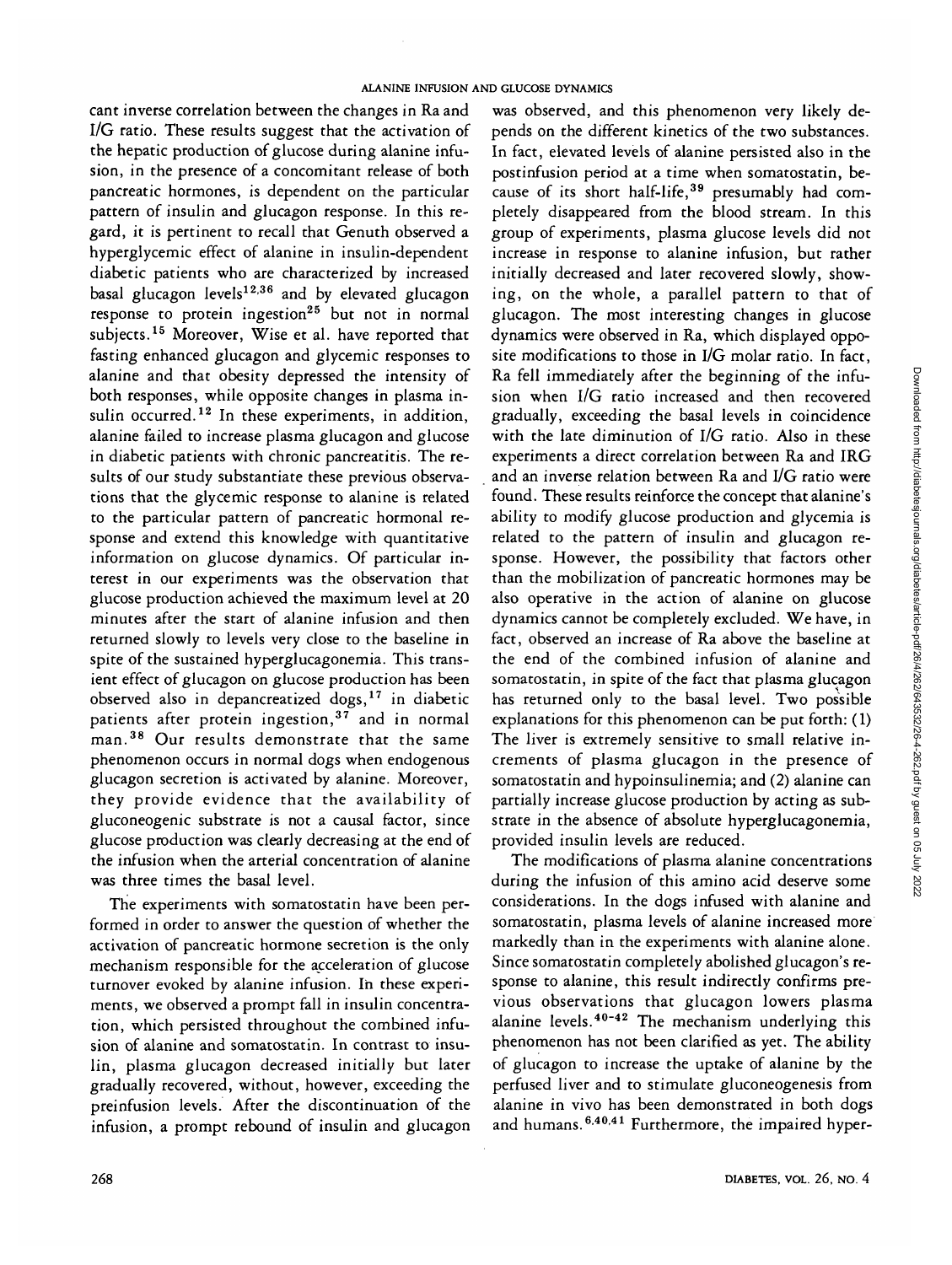glycemic response and the lack of hypoalaninemic effect of glucagon in patients with acute viral hepatitis have suggested that glucagon indeed acts by enhancing hepatic alanine uptake and its incorporation into glucose.<sup>42</sup> In view of this knowledge, one might be tempted to explain simply the higher levels of plasma alanine found in somatostatin-treated dogs as the consequence of a reduced incorporation of alanine into glucose because of the blunted glucagon response. On the other hand, it has been recently reported that glucagon infusion in man, while increasing the intrahepatic conversion of alanine to glucose, does not modify the splanchnic extraction of this amino acid.<sup>41</sup> Therefore, the possibility that changes in alanine metabolism at some extrahepatic level may have produced hyperalaninemia in our experiments with somatostatin should also be taken into consideration.

#### REFERENCES

1 Felig, P.: The glucose-alanine cycle. Metabolism *22:*179-207, 1973.

2 Pozefsky, T., Felig, P., Tobin, J., Soeldner, J. S., and Cahill, G. F., Jr.: Amino acid balance across the tissue of the forearm in postabsorptive man: Effects of insulin at two dose levels. J. Clin. Invest. 48:2273-82, 1969.

<sup>3</sup>Felig, P., and Wahren, J.: Amino acid metabolism in exercising man. J. Clin. Invest. 30:2703-14, 1971.

4 Garcia, A., Williamson, J. R., and Cahill, G. F., Jr.: Studies on the perfused rat liver. II. Effect of glucagon on gluconeogenesis. Diabetes *15:*188-93, 1966.

5 Ross, B. D., Hems, R., and Krebs, H. A.: The rate of gluconeogenesis from various precursors in the perfused rat liver. Biochem. J. 702:942-51, 1967.

6 Mallette, L. E., Exton, J. H., and Park, C. R.: Control of gluconeogenesis from amino acids in the perfused rat liver. J. Biol. Chem. 244:5713-23, 1969.

<sup>7</sup> Felig, P., Marliss, E. B., Pozefsky, T., and Cahill, G. F., Jr.: Amino acid metabolism in the regulation of gluconeogenesis in man. Am. J. Clin. Nutr. 23:986-92, 1970.

<sup>8</sup>Felig, P., Kim, Y. J., Lynch, V., and Hendler, R.: Amino acid metabolism during starvation in human pregnancy. J. Clin. Invest. 32:1195-1202, 1972.

<sup>9</sup> Kreisberg, R. A., Siegal, A. M., and Owen, W. C.: Alanine and gluconeogenesis in man: Effect of ethanol. J. Clin. Endocrinol. Metab. 34:876-83, 1972.

<sup>10</sup>Pagliara, A. S., Karl, I. E., DeVivo, D. C., Feigin, R. D., and Kipnis, D. M.: Hypoalaninemia: a concomitant of ketotic hypoglycemia. J. Clin. Invest. 57:1440-48, 1972.

<sup>11</sup>Müller, W. A., Faloona, G. R., and Unger, R. H.: The effect of alanine on glucagon secretion. J. Clin. Invest. 50:2215-18, 1971.

12Wise, J. K., Hendler, R., and Felig, P.: Evaluation of alpha-cell function by infusion of alanine in normal, diabetic, and obese subjects. N. Engl.'j. Med. 288:487-90, 1973.

<sup>13</sup>Genuth, S. M.: Effects of oral alanine administration in fasting obese subjects. Metabolism 22:927-37, 1973.

14Muller, W. A., Aoki, T. T., and Cahill, G. F., Jr.: Effect of

alanine and glycine on glucagon secretion in postabsorptive and fasting obese man. J. Clin. Endocrinol. Metab. 40:418-25, 1975.

15Genuth, S. M., and Castro, J.: Effect of oral alanine on blood beta-hydroxybutyrate in plasma glucose, insulin, free fatty acids, and growth hormone in normal and diabetic subjects. Metabolism 23:375-86, 1974.

16Cherrington, A., and Vranic, M.: Role of glucagon and insulin in control of glucose turnover. Metabolism 20:635-28, 1971.

<sup>17</sup>Cherrington, A., and Vranic, M.: Effect of interaction between insulin and glucagon on glucose turnover and FFA concentration in normal and depancreatized dogs. Metabolism 23:729-44, 1974.

18Katz, J., and Dunn, A.: Glucose-2-t as a tracer for glucose metabolism. Biochemistry 6:1-5, 1967.

<sup>19</sup>Hetenyi, G., Jr., and Mak, D.: <sup>3</sup>H-2-glucose as tracer in turnover studies. Can. J. Pharmacol. 48:732-33, 1970.

20Morgan, C. R., and Lazarow, A.: Immunoassay of insulin: two antibody system. Diabetes 12:115-26, 1963.

2 faloona, G., and Unger, R. H.: Glucagon. *In* Methods of Hormone Radioimmunoassay. Jaffe, B. M., and Behrman, H. R., Eds. New York, Academic Press, 1974.

22Williamson, D. H.: L-Alanine. Determination with alanine dehydrogenase. *In* Methods of Enzymatic Analysis. Bergmeyer, H. U., Ed. New York, Academic Press, vol. IV, 1974, pp. 1679-82.

23Steele, R.: Influence of glucose loading and of injected insulin on hepatic glucose output. Ann. N.Y. Acad. Sci. 82:420-30, 1959-

24Cowan, J. S., and Hetenyi, G., Jr.: Glucoregulatory responses in normal and diabetic dogs recorded by a new tracer method. Metabolism 20:360-72, 1971.

25Radziuk, J., Norwich, K. H., and Vranic, M.: Measurement and validation of nonsteady turnover rates with applications to the insulin and glucose systems. Fed. Proc. 33:1855-64, 1974.

<sup>26</sup>Efendic, S., Cerasi, E., and Luft, R.: Role of glucose in arginine-induced insulin release in man. Metabolism 20:568-79, 1971.

<sup>27</sup>Kaneto, A., and Kosaka, K.: Stimulation of glucoagon secretion by arginine and histidine infused intrapancreatically. Endocrinology *88:*1239-45, 1971.

<sup>28</sup>Fajans, S. S., and Floyd, J. C., Jr.: Stimulation of islet cell secretion by nutrients and by gastrointestinal hormones released during digestion. *In* Endocrine Pancreas, Handbook of Physiology, sect. 7, vol. 1. Steiner, D. F., and Freinkel, N., Eds. Washington, D. C., Am. Physiol. Soc., 1972, pp. 473-93.

<sup>29</sup>Felig, P., and Marliss, E.: The glycemic response to arginine in man. Diabetes 27:308-10, 1972.

30Unger, R. H.: Circulating pancreatic glucagon and extrapancreatic glucagon-like materials. *In* Endocrine Pancreas, Handbook of Physiology, sect. 7, vol. 1. Steiner, D. F., and Freinkel, N., Eds. Washington, D. C., American Physiological Society, 1972, pp. 529-44.

31Iversen, J.: Secretion of glucagon from the isolated, perfused canine pancreas. J. Clin. Invest. 50:2123-36, 1971.

32Levine, S. R., Grodsky, G. M., Hagura, R., Smith, D. F., and Forsham, P. H.: Relationships between arginine and glucose in the induction of insulin secretion from the isolated perfused rat pancreas. Endocrinology 90:624-3 1, 1972.

33Cherrington, A. D., and Vranic, M.: Effect of arginine on glucose turnover and plasma free fatty acids in normal dogs. Diabetes 22:537-43, 1973.

<sup>34</sup>Cherrington, A. D., Kawamori, R., Pek, S., and Vranic,